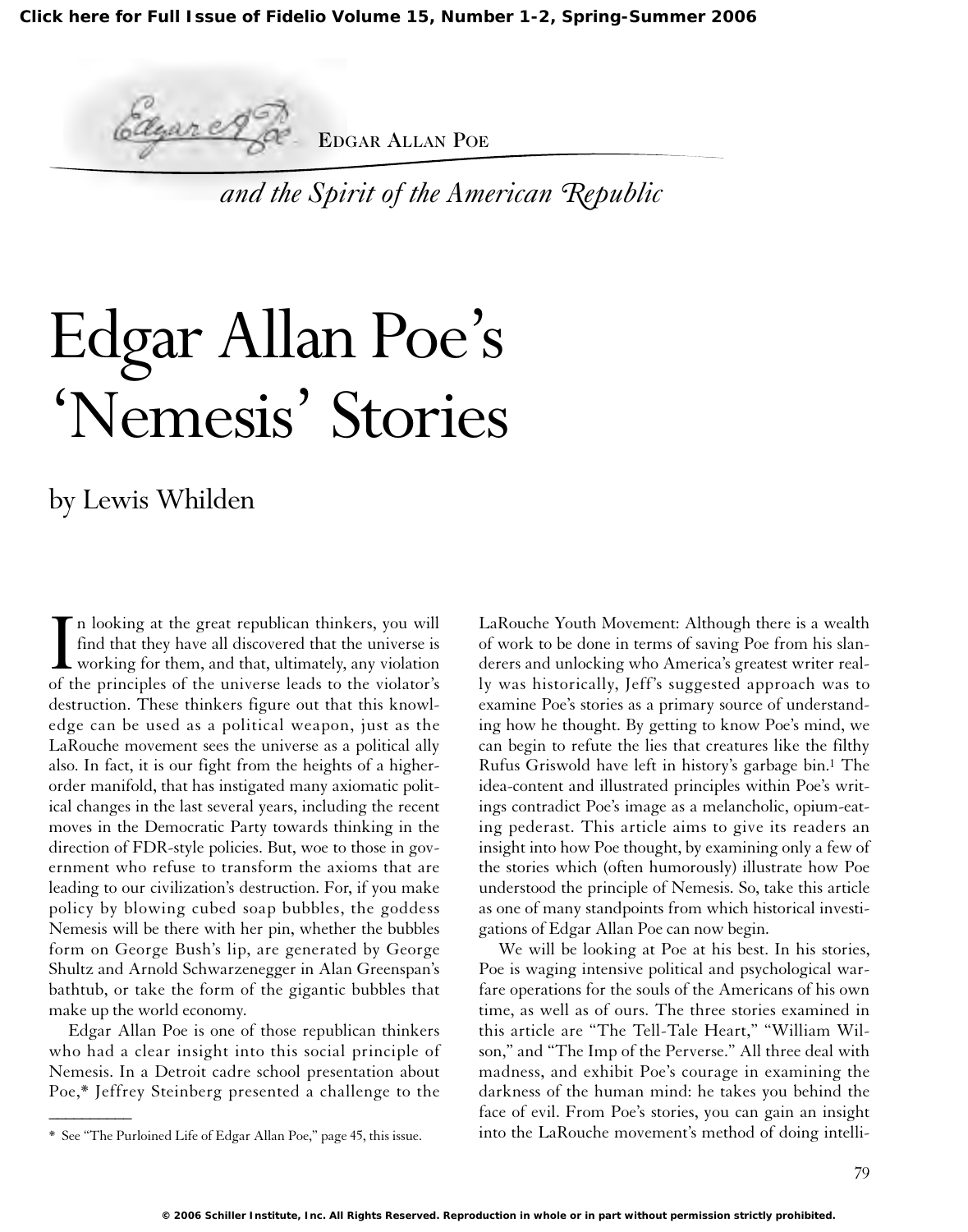gence work, although Poe was not the inspiration for our intelligence method [SEE Box]. His work should be taken within the historically specific context of the Nineteenth- and early-Twentieth-century fights against British subversion of our Republic. In examining how creatures like Dick Cheney and the neo-conservatives think, LaRouche PAC's *Children of Satan* book2 is Poe's intelligence method applied to the modern strategic situation, and in that sense, Poe's historic contribution to the destruction of the evil that is the Anglo-Dutch liberal system, a system Poe had dedicated his entire life to fighting. His work is an examination of the nature of creativity, and the psychological blocks that prevent you from being creative. He is a mirror to, and preserver of your soul. It is therefore our patriotic duty to make Poe's thought once again a "living word" in the minds of all Americans!

#### The Nemesis/Ibykus Principle

At a youth cadre school after our 2005 Presidents' Day conference, I asked Helga Zepp LaRouche to illustrate how Friedrich Schiller thought about Nemesis, and whether Nemesis was a scientifically provable social principle. She responded, that the recent tsunami disaster was a scientific proof of the principle. Let's look at this disas-

## Lyndon LaRouche on Poe and Intelligence Methods

A lthough I had been immersed in the writings of<br>Poe, together with Washington Irving, James F. Cooper, and so on during adolescence, my intelligence methods were not copied from Poe, but from my own adolescent studies in the principal philosophers of England, France, and Germany, from Sir Francis Bacon through Immanuel Kant, of the Seventeenth and Eighteenth centuries. I introduced Poe's work to our associates during the early 1970's, for the purpose providing our people a sense of U.S. domestic counterintelligence from the period of Poe's principal work.

The intelligence methods which I introduced for the study of history more widely, were chiefly developed through the the combination of my late 1940's studies of pre-Aristotelean Greek philosophy with my continuing warfare for Leibniz and against Kant, and my 1948-1953 discoveries in physical economy. What prompted me to employ these historical resources for intelligence/counterintelligence work was, chiefly, my experience in India during the first half of 1946, at a time when I gained a very clear perspective on the global conflict between U.S. patriotic and British imperial interests. In that perspective, Poe's importance is that he was, as a member of the Cincinnatus fraternity, employed in the role of a domestic counterintelligence specialist working against British subversive operations inside the U.S.A., and an associate of James F. Cooper in such strategic ventures of that political-military intelligence organization.

Much of the work done on this significance of Poe was done by Allen Salisbury, whose work was influenced by association with Fred Wills.\* It was during that period, of the middle 1970's, that I launched my personal intervention into the area of U.S. intelligence/counterintelligence commitments, where I first ran into conflict with George H.W. Bush. It was because of my continuing commitment to developing a fresh, history-based approach to a specifically U.S. approach to intelligence/counterintelligence functions of the U.S., that I worked with Allen and others in piecing together what became my project for establishing a U.S. intelligence academy paralleling the original intentions of West Point and Annapolis.

Some among us have exaggerated the importance of Poe, with disorienting effects, by identifying Poe as the source of our intelligence methods, which is contrary to fact. Poe's work was adopted as it figured in a very specific aspect of the early, pre-1949 defense of the U.S. against subversive cultural operations of the British Foreign Office.

The additional significance of our work in promoting a fresh view of Poe, during the late 1970's, was to attack the libelous injustice which Poe's socalled literary critics had done against a patriotic secret-intelligence agent of the U.S. services who deserved honest recognition by all U.S. patriots today. *—Lyndon H. LaRouche, Jr.,*

*May 11, 2005*

 $\overline{\phantom{a}}$ 

<sup>\*</sup> Allen Salisbury's "Edgar Allan Poe: The Lost Soul of America" appears on page 59 of this issue. Frederick Wills, who served as both

Justice and Foreign Minister of the nation of Guyana, was a founding Board Member of the Schiller Institute in the United States.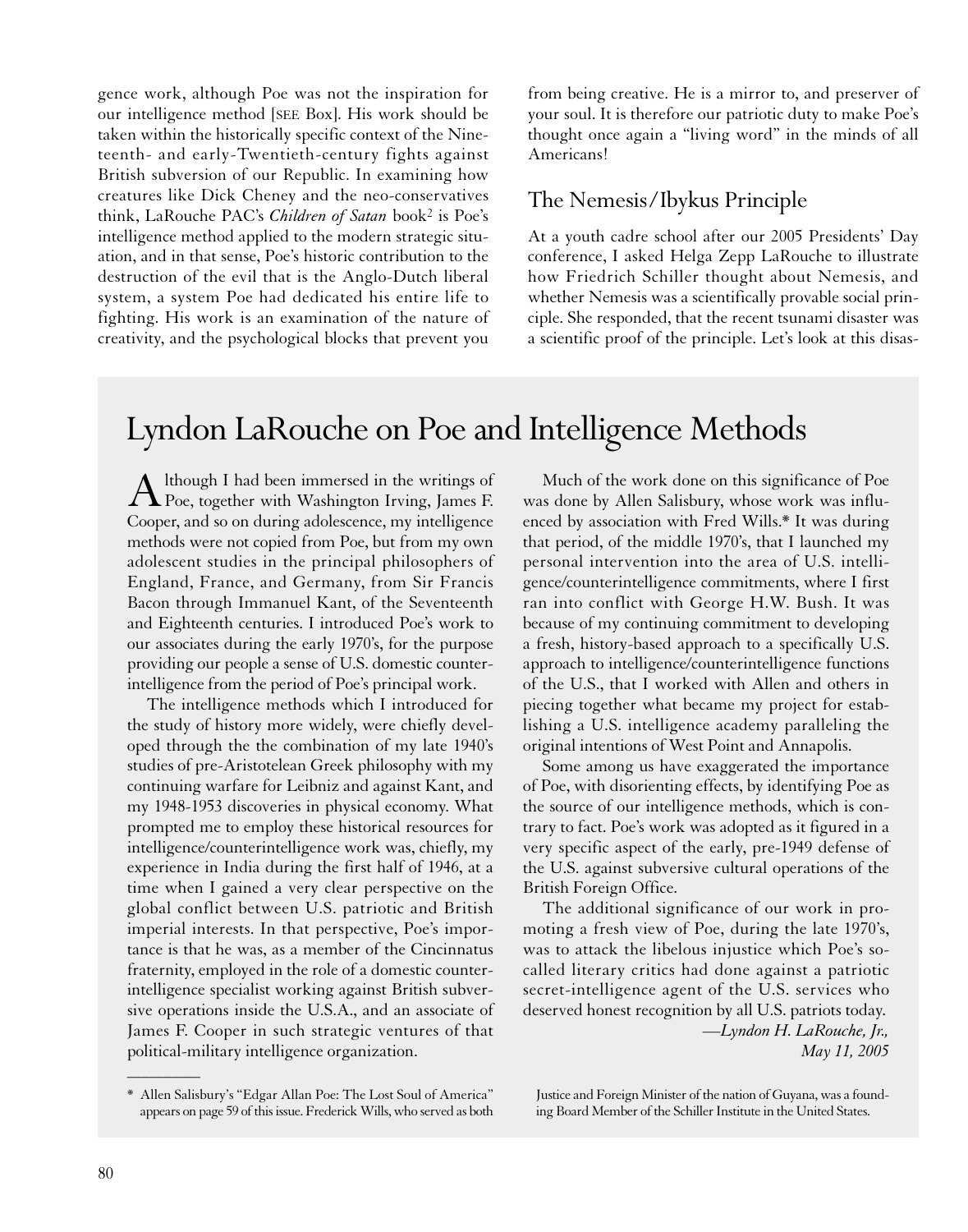ter for a second: When it is a matter of policy to depopulate the planet, to create tourist economies run on slave labor in the countries of Asia, to willfully create the type of grinding poverty and lack of infrastructure that led to so many people dying unnecessarily, you are, as Helga said, "inviting a higher order to strike you down." The intention behind creatures like George Shultz, and Kissinger's NSSM-200 policy of Third World technological apartheid and strangulation, are violations of the principles behind LaRouche's concept of *potential relative population-density.* If your aim is to bring the population below its present potential for growth despite the technologies available to us, then expect Nemesis to join you uninvited for dinner. The tsunami was a visitation of the goddess, forcefully reminding the world what the consequences of such anti-human behavior are.

However, to transcend the axioms of oligarchism that have kept humanity from reaching its full potential, one must turn to LaRouche's conception of physical economy. Animals may exhaust an ecosystem and die off after they have reached their carrying capacity, but, despite the arguments from Malthusian population-control freaks and like genocidalists, mankind has no such fixed carrying capacity. Imagine the absurdity of someone from the past, from the days of wood burning, running around like a nut screaming, "We're gonna run out of trees! We're gonna run out of trees!" Compare such ravings to your modern environmentalists. The fact remains, that mankind discovered the heat-burning power of coal, which is greater than that of wood. Then, we moved to oil as an energy resource; then, nuclear fission; and now, potentially, fusion and matter/anti-matter reactions. With each of these leaps in energy technology, mankind's carrying capacity has increased, and *potentially* greater numbers of people have been able to exist comfortably on our planet. Such is the beautiful result of the human mind's ability to discover universal physical principles.

Now, imagine that you were to travel back in time to the Middle Ages, and tried to explain to the people you met, the process of splitting an atom. How long would it take them to declare you a witch and burn you alive? Reflect on what is possible in terms of technology, by thinking of those potentialities which the smartest men of our age could not possibly comprehend yet, as the relation of the medieval mind to nuclear power. If the LaRouche movement, representing a higher ordering, were to bring mankind into adulthood, crush oligarchism, and set economic policy in the direction of the development of each individual human being, increasing the density of discoveries in the process, then what becomes possible is a perpetual renaissance, a negentropic growth process similar to the logarithmic spiral. This is the goal of our movement.

The tsunami disaster provided us with a window of opportunity to share the solution to such disasters, by putting the ideas of a New Bretton Woods monetary system back on the discussion table with added force. Such a discussion can prevent natural disasters from ever having such a catastrophic effect again. It is in this way that the universe has the potential to open our eyes, and give the Good an opportunity to bring mankind through the series of higher orderings required for our *successful survival* as a species.

Who is the goddess Nemesis, anyway? In Greek mythology, Nemesis was Zeus's messenger of justice, goddess of divine retribution—in other words, Zeus's enforcer. She was the daughter of Night, and sister of Eris, the hideous goddess of strife who rolled an apple into a party she was not invited to (that of Hera, Athena, and Aphrodite. The apple bore the inscription "to the most beautiful," leading inevitably to Aphrodite rewarding Paris with Helen of Troy, and the start of the Trojan war.). Nemesis is in charge of establishing the decree that transfers souls from body to body. She deeply dislikes the absence of moderation, and is overly zealous to establish order and proportion, specifically through the punishment of excesses, pride, and undeserved happiness.

As is well known, Zeus was perhaps the horniest oligarch to ever exist. In his quest to have sex with the entire universe, he eventually developed a liking for Nemesis. When Zeus attempted this, Nemesis turned herself into a fish to attempt to escape him. Zeus and Nemesis transformed themselves into many animals in a rather humorous courtship. When Nemesis, otherwise known as Leda in the myth, turned herself into a goose, the lustful Zeus morphed into a swan, and the chase ended with Nemesis's surrender. As a result, Nemesis would lay a golden egg. Out of this golden egg popped Helen of Troy (!), who would, with the help of Nemesis's sister Eris, incite the Trojan War, a war that would then destroy a decadent civilization!

When thinking of the Nemesis principle, one could easily fall into the following trap: "Well, if the universe is on *our* side, and, as Leibniz says, we live in the best of all possible worlds, then won't we win anyway, even if I don't do anything to affect the outcome?" Consider the Trojan War as a warning against such sophistry. Or, look at the destruction of any civilization that adopts the axioms of empire, from the Romans, to the possible destruction of our own Republic. The universe will assert itself through Nemesis, but that does not mean that civilizations have to survive, in order for the universe to right what has been wronged. So, consider that line of thinking a *very* dangerous assumption. For example, it is very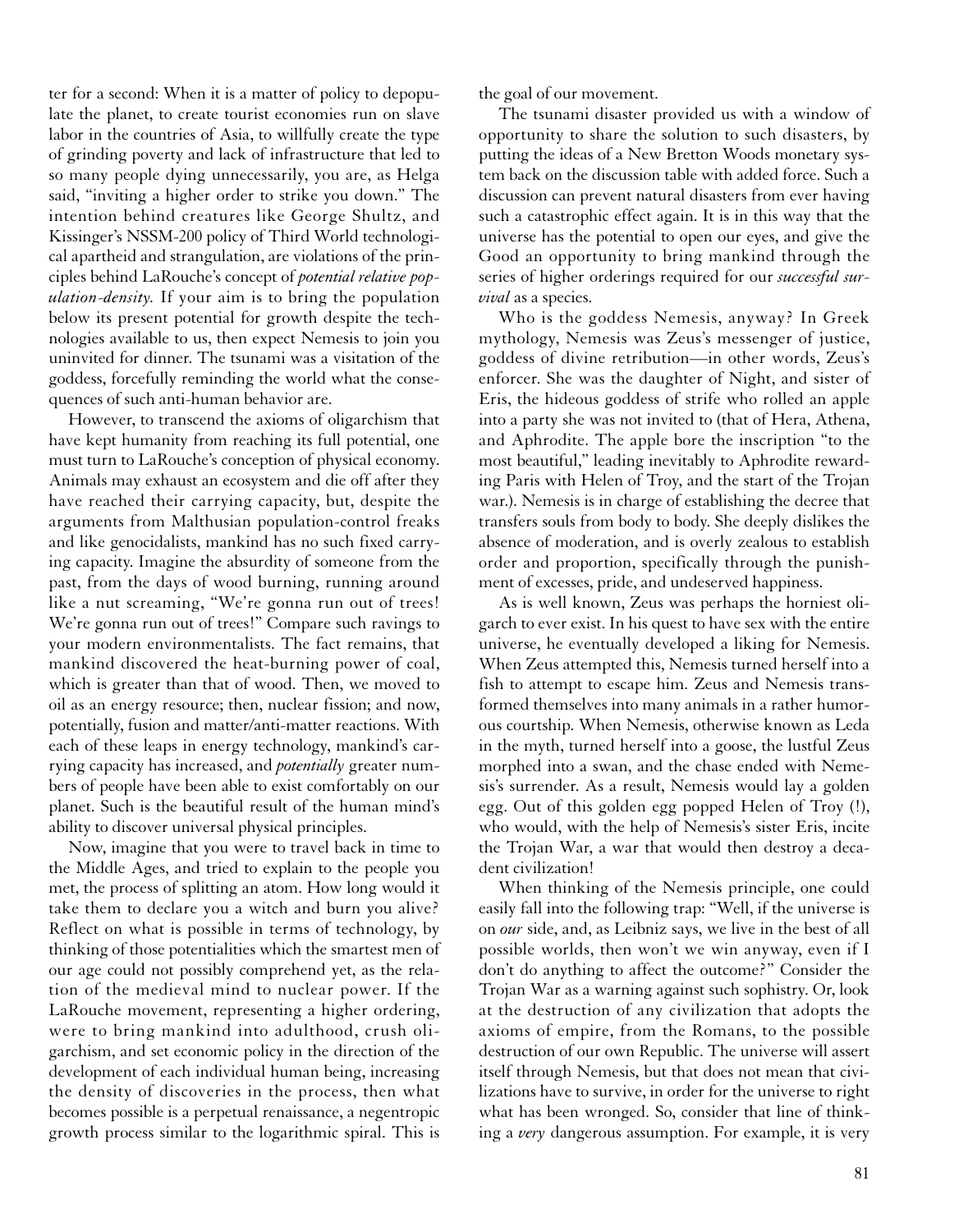possible that the population of this planet could sink below one billion. If we do not act as a movement, as a people, to adopt LaRouche's New Bretton Woods, the destruction of civilization may turn out to be the only way for the universe to right what has been wronged. It is up to us to act as agents of a higher ordering, and not let Nemesis have her way with the world.

In her response to my question, Helga went through Schiller's poem "The Cranes of Ibykus," as being the best example of how Schiller illustrates the Nemesis principle [SEE Box, page 84].3 It's this poem that gives the principle in question its second name, the "Ibykus Principle." The murderers of the poet Ibykus reveal themselves, as Schiller writes to Goethe, not because they have an impulse toward the good (for they are unprincipled killers), but because of, as Helga describes it, the "sublime, eerie presence" of the Erinyes, or Furies, on stage (the Erinyes in mythology being some of the many henchmen of the goddess Nemesis). This other-worldly presence exists "as if Divinity were immanent," i.e., a power that no degenerate of any kind could possibly ignore. Of course, the murderers reveal themselves; it is *necessary* that they reveal themselves. They cannot help themselves, in the face of the power of the universe and this principle.

Both Schiller and Edgar Allan Poe use the Nemesis principle as an artistic device to warn people that they cannot "trample on God's order," as Helga says. In both the poem, and in two of the Poe stories to be examined here, the subject is murder. Don't think that Poe or Schiller will let you get away with murder, not without divine retribution. If I may speak to Bush, Shultz, Cheney, Schwarzenegger, or any beastman who might be reading this: *That little sense of guilt in the back of your mind, that continual nagging that has the potential to reveal to you the wretchedness of your being, is that Nemesis talking to you, nagging you? Is it LaRouche? The universe, with the aid of the LaRouche Youth Movement, will ensure that you will never enjoy the "rewards" of your depravity, no matter how long you remain on this planet!*

#### Poe and Nemesis: The 'Tell-Tale Heart'

Let's now look at how Poe illustrates this principle. There are many Poe stories with the Nemesis theme, but we will cover three to make the point. All these stories are uniquely self-contained tragedies. There is a pattern that develops in each of them, which lies in the protagonist's relationship to the goddess: All the degenerates and murderers Poe writes about seem to be completely disconnected from the force, the very impulse towards the good within themselves. In fact, owing to their destructive axioms, the characters are often in complete denial

that the good exists within them at all. Nemesis arrives on the scene as a result of each individual's inability to break out of his mental prison by transforming the way he thinks. They are all in complete denial of the existence of their souls. Through these denials, Poe, using a touch of ironic ambiguity, shows us the existence of their souls, and also the absurdities of a soulless existence.

Take "The Tell-Tale Heart," for example. Most *Fidelio* readers are probably familiar with the story. It is usually our youthful classroom introduction to the "dark and melancholic" Poe. Many people have even heard Romantic recordings of the story inside their classrooms. The hokiness of this classroom experience is usually enough to turn people off Edgar Allan Poe for life.

If Poe is so dark, why doesn't he let his characters get away with murder? In "The Tell-Tale Heart," the very "nervous" narrator declares that the disease of madness had sharpened his senses (first hint that there is something wrong with his thinking!), especially his sense of hearing. He devises to kill the old man who is master of the house:

Object there was none. Passion there was none. I loved the old man. He had never wronged me. He had never given me insult. For his gold I had no desire. I think it was his eye! yes, it was this! He had the eye of a vulture—a pale blue eye, with a film over it. Whenever it fell upon me, my blood ran cold; and so by degrees—very gradually—I made up my mind to take the life of the old man, and thus rid myself of the eye forever.

Frightened and enraged by the old man's vulture eye, he then shows an extreme amount of pride in detailing how meticulous he was in committing the crime, creeping into the old man's room several nights in a row, slowly opening his lantern so that a single beam of light shines in the old man's direction. Finally, on a night in which he was to prove his over-confidence, he startles the old man awake. He then hears a heartbeat that begins quickening, "a low, dull, quick sound, such as a watch makes when enveloped in cotton." He focusses his lantern on the old man's eye. Prompted by it to madness, he smothers the old man with the old man's bed.

After the murder, the protagonist seems overjoyed, continually reminding us of his meticulousness and genius. He cuts the old man into pieces and puts him under the floorboards of the room. The police then arrive upon reports of a shriek heard by neighbors. The murderer calmly invites them in, explaining that the old man was away, and that the scream was his own, awakening from a bad dream. He invites the police to sit with him in the old man's room, directly above where old man's remains are hidden. Suddenly, the murderer once again hears the heartbeat: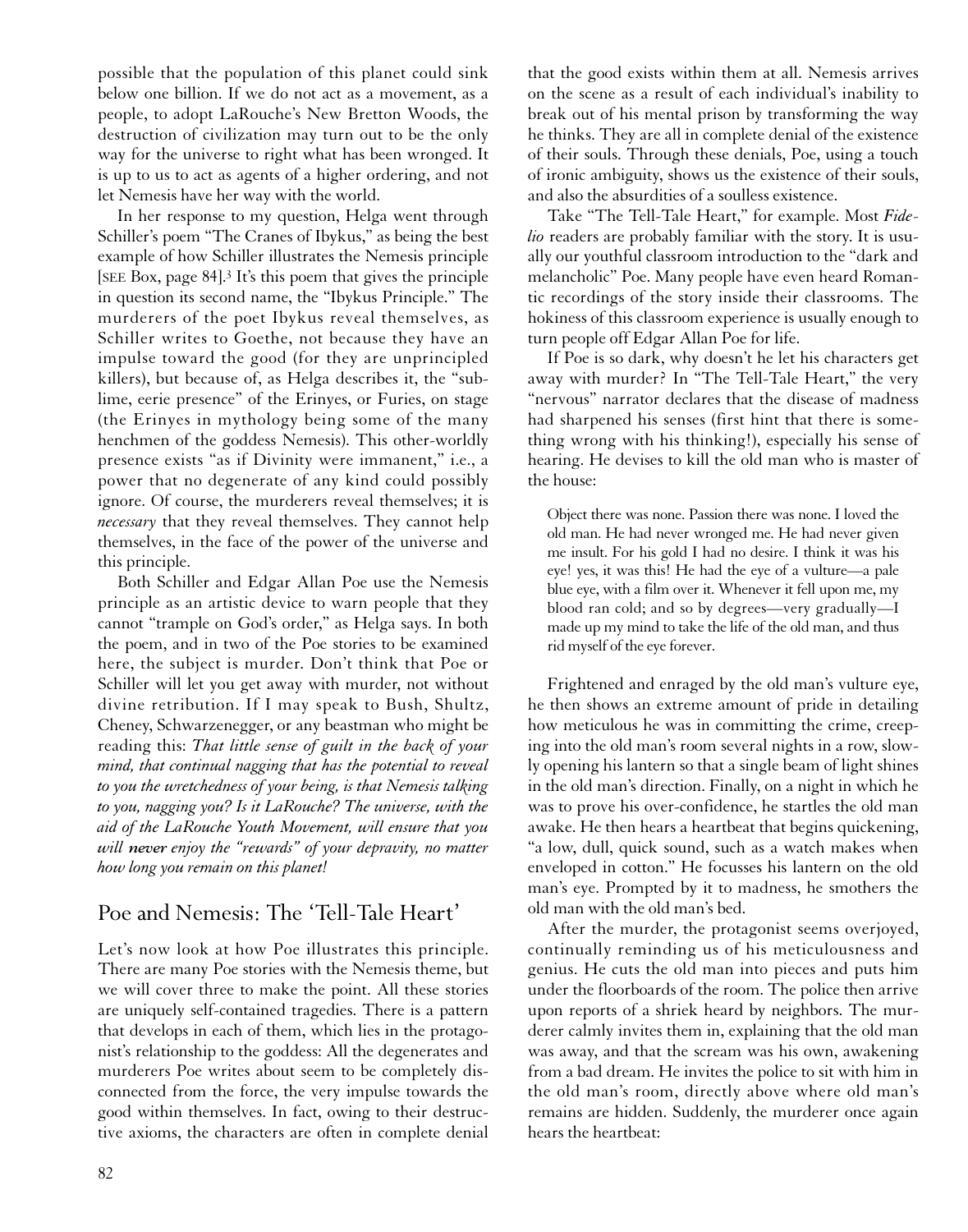

It was *a low, dull, quick sound—much such a sound as a watch makes when enveloped in cotton.* I gasped for breath and yet the officers heard it not. I talked more quickly more vehemently; but the noise steadily increased. I arose and argued about trifles, in a high key and with violent gesticulations; but the noise steadily increased. Why *would* they not be gone? . . . I foamed—I raved—I swore! I swung the chair upon which I sat, and grated it upon the boards, but the noise arose over all and continually increased. It grew louder—louder—*louder!* And still the men chatted pleasantly and smiled. Was it possible they heard not? Almighty God!—no, no! They heard!—they suspected!—they *knew!*—they were making a mockery out of my horror!—this I thought, and this I think. But anything better than this agony! Anything was more tolerable than this derision! I could bear those hypocritical smiles no longer! I felt that I must scream or die!—and now—again!—hark! louder! louder! *louder!*—

"Villains!" I shrieked, "dissemble no more! I admit the deed!—tear up the planks!—here, here!—it is the beating of his hideous heart!"

So the murderer gives himself away in a fit of paranoid insanity. There is a question, however, which should at this point be generated in the mind of the reader: Was the beating heart really the old man's? Could it have possibly been the narrator's own heart? Why has the narrator not even considered that the heartbeat could be his own? There is something acting here on the protagonist which seems beyond himself, like the forces conjured up by the Erinyes in "The Cranes of Ibykus." Why does the murderer give himself up? What force compels him to

*illustration to "The Tell-Tale Heart," by Alan Yue*

do it? It's certainly nothing that the narrator can conceptualize within the framework of his own axioms. Was the narrator's confession the result of an evening visitation by the goddess? I would say that it was. The Nemesis principle is unseen in the story, yet Poe provokes us to consider and know its existence, and its operation on the narrator's actions.

#### 'William Wilson'

Let me call myself for the present, William Wilson. The fair page in front of me need not be sullied by my real appellation. This has already been to much an object for the scorn—for the horror—for the detestation of my race? Men usually grow base by degrees. From me, in an instant, all virtue dropped bodily as a mantle. I shrouded my nakedness in triple guilt. From comparatively trivial wickedness I passed, with the stride of a giant, into more than the enormities of an Elah-Gabalus [Heliogabalus]. What chance—what one event brought this evil thing to pass, bear with me while I relate. Death approaches; and the shadow which foreruns him has thrown a softening influence over my spirit. I long, in passing through the dim valley, for the sympathy—I had nearly said for the pity—of my fellow men. I would fain have them believe that I would have been, in some measure, the slave of circumstances beyond human control. I would wish them to seek out for me, in the details I am about to give, some little oasis of *fatality* amid a wilderness of error. I would have them allow—what they cannot refrain from allowing—that, although temptation may have erewhile existed as great, man was never *thus,* at least, tempted before—certainly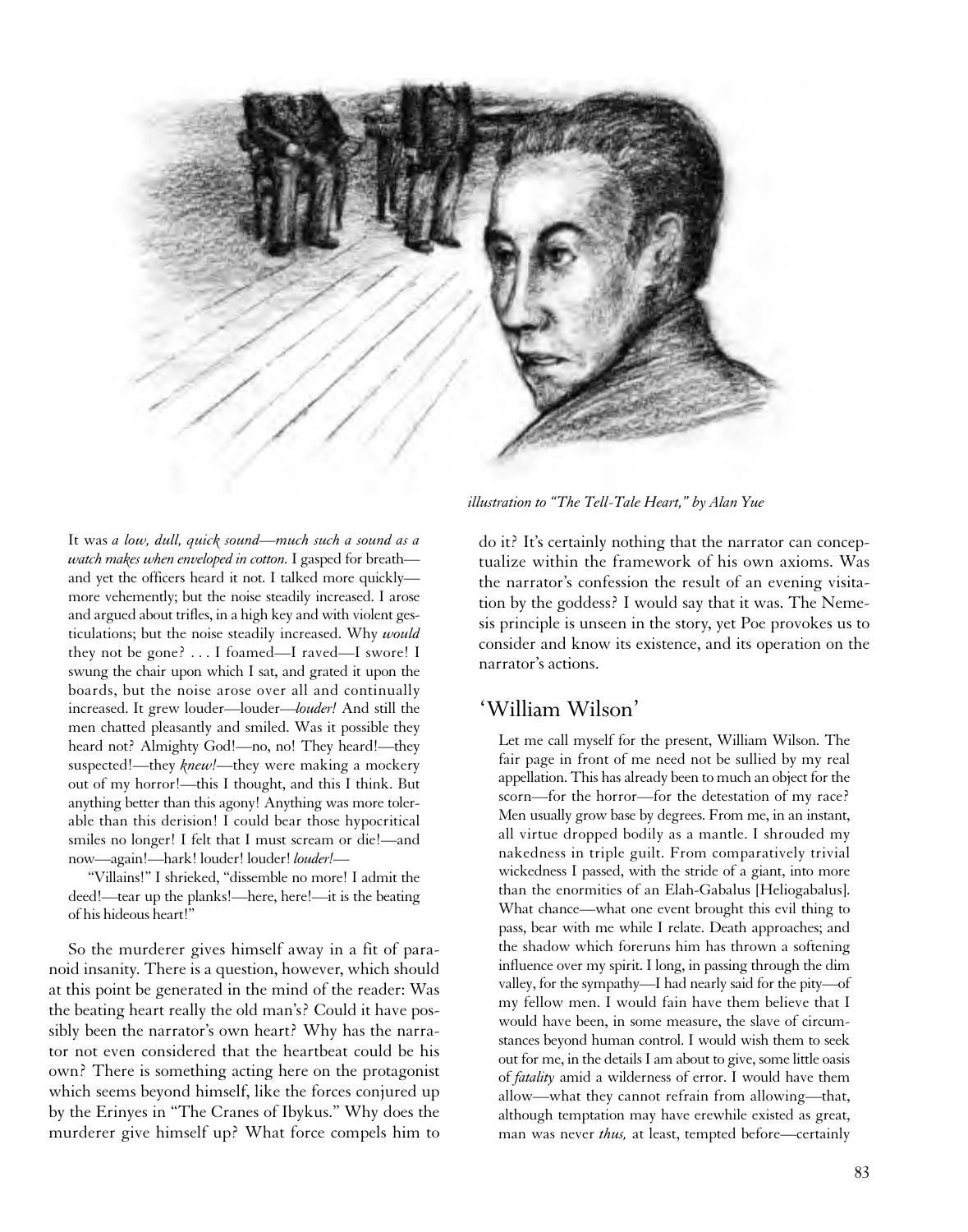never *thus* fell. And therefore has he never thus suffered. Have I not indeed been living in a dream? And am I not now dying the victim to the horror and mystery of the wildest of all sublunary visions?

Right from the beginning, William Wilson is asking you to pity him and his fate. And, although as you learn more and more about him the idea of pitying Wilson becomes less and less appealing, it is from this standpoint that Wilson begins to tell you his wretched story.

He begins with very vivid descriptions of his childhood, eerily vivid. They seem to be his fondest and clearest memories. The descriptions are primarily of the

school in which his parents sent him to in his younger years. Wilson describes himself as a very willful, brilliant, and independent bully. He claims he had had "ascendancy over his schoolmates," all accept one. Arriving at the school on the same day as himself was a boy who shared his very name, William Wilson. This second Wilson not only shared his name, but also looked very much like him, had the same general mannerisms, walked like him, even spoke like him, although he would only speak in a whisper. Wilson #1 would also discover that Wilson #2 was not only his age, but was born on the same day.

The relationship the two Wilsons develop becomes quite complex. It's worth quoting Poe at length:

## Nemesis and Schiller's 'Cranes of Ibykus'

I think the way Schiller treats 'Nemesis,' and he<br>studied it in actually all the great tragedians of Clas- $\blacktriangle$  studied it in actually all the great tragedians of Classical Greece, is as the idea that, if you put guilt on yourself, you invite a higher lawfulness to strike you down. You cannot violate the order of creation without that happening. Sooner or later—it's not like an instantaneous response, but sooner or later, it comes. Civilizations which have violated the order of creation over longer periods of time, bring *doom* about them. Which is why, if we don't correct the present situation, the idea of mankind shrinking to half a billion people, is an imminent, visible possibility one can see on the horizon. Why? Because we are violating the laws of the universe, in the present political order.

Schiller worked on this again and again, but I think the most beautiful, coherent, powerful way is his poem "The Cranes of Ibykus." Here, basically, he has the murder of the poet Ibykus. The cranes fly over, and Ibykus says, "If there is no one else to avenge my murder, I call upon you cranes to be my vengeance." Later, all the poets gather at a contest of poets and rhapsodes, and a chorus of the Erinyes (Furies) enters. And, what Schiller does there is unbelievable! You will hear—I don't know if it works in English the same way, but if you read this in German, the way the rhythm, the power of the idea, that these goddesses, who do not look human, are walking in a certain way, and the rhythm of the poem, conjures up powers that are not of this world. Just by the way Schiller writes it, the wording and the rhymes, there's no way you cannot read it differently from all the rest. Because, it has a certain *drama* to it. And then, when these Erinyes say, "We will haunt the guilty, until he falls! Even if he

goes to the next world, we will not stop there! We will catch him and bring about his downfall!" There is this unbelievable "eeriness," when the poem says, "Als ob die Gottheit nahe wär" ["As if the Godhead were nearby"]. So, something eerie is established. And then, eventually, the Erinyes go away. The whole theatre is full of people, full of poets, full of singers, and then all of a sudden the cranes fly over the stage. And then the murderers, it slips out of their mouths, and they exclaim, "Sieh da! Sieh da, Timotheus! Die Kraniche des Ibykus!" ["See there! See there, Timotheus! Behold the cranes of Ibykus!"].

In the letters between Goethe and Schiller, Schiller actually says that the murderers do not reveal themselves because they feel guilty, since they are such evil killers that they don't feel guilt. They don't have this conscience. They reveal themselves because of the earlier appearance of the Erinyes, because something totally *sublime,* something totally "eerie," has been established. And, therefore, they lose control and give the secret away. And they are immediately seized and thrown before a tribunal, and are tried. This is *Nemesis* striking down—they have to reveal themselves, they cannot help it. Whenever you commit a crime, it's not an instantaneous thing. It's not that you steal something, and then your punishment comes immediately. But you become involved, entangled in a tragic condition, and *eventually this higher justice* means you cannot enjoy the fruits of your evil.

> *—Helga Zepp LaRouche, reply to cadre school question, February 2005*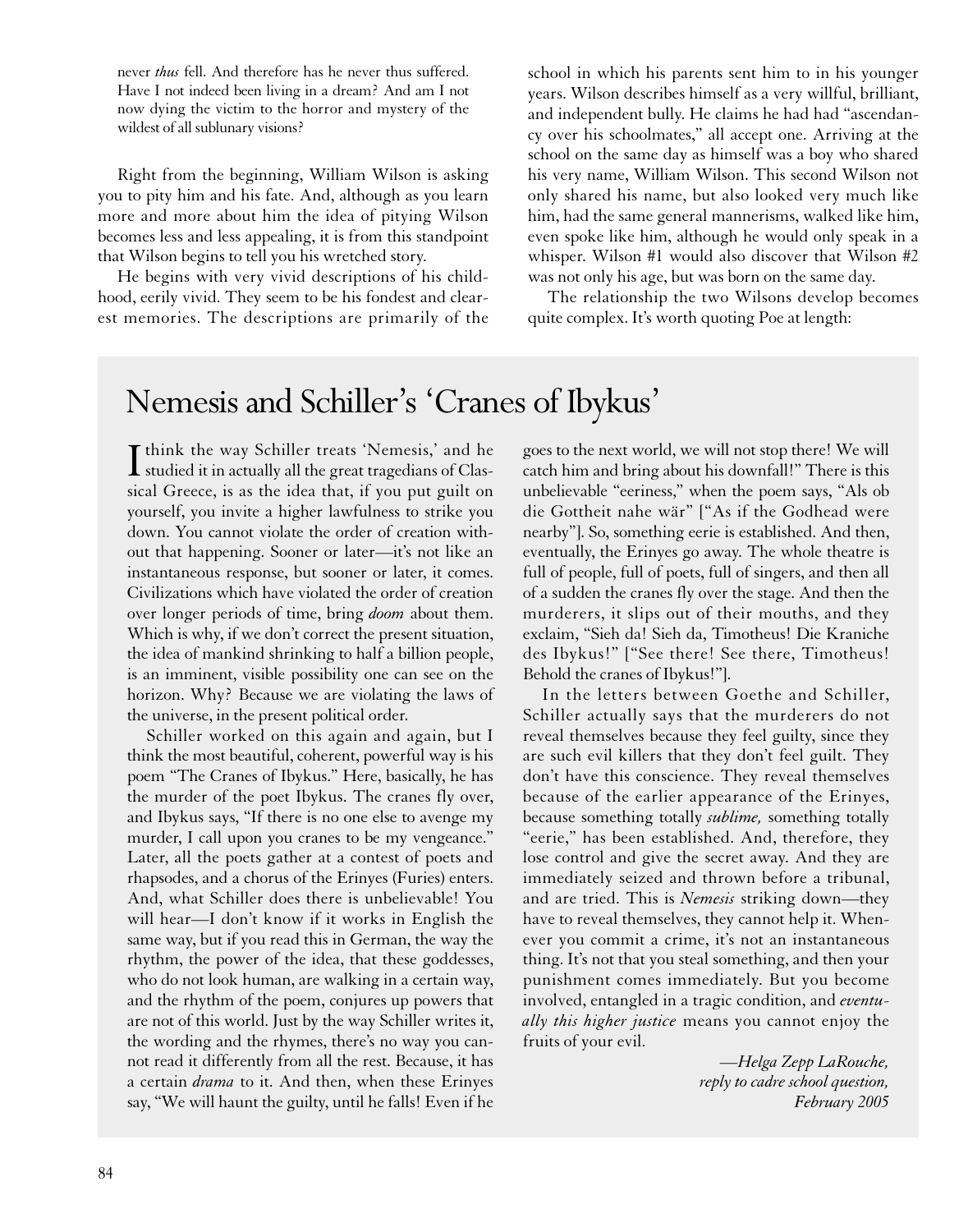Wilson's rebellion was to me a source of the greatest embarrassment—the more so as, in spite of the bravado with which in public I made a point of treating him and his pretensions, I secretly felt that I feared him, and could not help thinking the equality which he maintained so easily with myself, a proof of his true superiority, since not to be overcome cost me a perpetual struggle. Yet this superiority—even this equality—was in truth acknowledged by no one but myself; our associates, by some unaccountable blindness, seemed not even to suspect it. Indeed, his competition, his resistance, and especially his impertinent and dogged interference with my purposes, were not more pointed than private. He appeared to be utterly destitute alike of the ambition which urged, and of the passionate energy of mind which enabled me to excel. In his rivalry he might have been supposed actuated solely by a whimsical desire to thwart, astonish, or mortify myself; although there were times when I could not help observing, with a feeling made up of wonder, abasement, and pique, that he mingled with his injuries, his insults, or his contradictions, a certain most inappropriate, and assuredly most unwelcome *affectionateness* of manner. I could only conceive this singular behavior to arise from a consummate self-conceit assuming the vulgar airs of patronage and protection. . . .

It is difficult, indeed, to define, or even to describe, my real feelings towards him. They were formed of a heterogeneous mixture—some petulant animosity, which was not yet hatred, some esteem, more respect, much fear, with a world of uneasy curiosity. To the moralist fully acquainted with the minute springs of human action, it will be unnecessary to say, in addition, that Wilson and myself were the most inseparable of companions.

Wilson #1 would continue to play terrible pranks on his *doppelgänger,* but he also admits that this second Wilson seemed to have a keener moral insight than himself. In his "vulgar airs of patronage and protection," Wilson #2 would often provide advice, infuriating Wilson #1, although the narrator admits that if he had followed the advice of his double, he might have led a much happier life.

One night, Wilson #1 decides to pull a nasty prank while Wilson #2 is sleeping. But, as he approaches his double's bedside, his observations begin to frighten and disturb him. His double is *sleeping* like him. The closer he holds the lantern to his sleeping face, the more he sees the resemblance to himself:

Not thus he appeared—assuredly not *thus*—in the vivacity of his waking hours. The same name! the same contour of person! The same day of arrival at the academy! And this dogged imitation of my gait, my voice, my habits, and my manner! Was it, in truth, within the bounds of human possibility, that *what I now witnessed* was the result of the habitual practice of this sarcastic imitation?

Wilson #1 extinguishes his lantern and runs out of the

school in terror, never to return.

Wilson #1 then describes his experiences attending Eton: taking part in all sorts of youthful depravities, drinking with the most disaffected of his schoolmates, etc. During one of these drinking binges, as the light of dawn starts to hit the windows and Wilson raises "a toast of more than intolerable profanity," he is told by a servant that he has a visitor. Drunkenly scrambling out of the room, he sees a figure of his own height, dressed exactly like himself. This person hurries up to him, grabs his arm, then whispers "William Wilson" into his ear. "I grew perfectly sober in an instant," Wilson narrates, thoroughly disturbed by the memories Wilson #2 brings forth in himself. The second Wilson leaves as suddenly as he appears.

The narrator then finds himself at Oxford, where, not being from a rich family himself, he strives to loot the children of the English oligarchy through gambling, a practice at which he has become quite cunning and devious. Wilson admits that his own personal depravities had a tendency to increase exponentially during this period. He targets for looting a new, very rich student named Glendinning, whom he already perceives as having a weak character. He begins playing cards with him nightly, letting him win often. One carefully chosen night, he decides to play out his evil intention, invites many people to his chambers, and ensures that it is Glendinning himself who brings up the idea of playing cards. From here, as they continue to drink heavily, Wilson begins to bankrupt Glendinning, enraging him as the alcohol continues to flow.

At the pitiable nadir of this process, the doors swing open and a breeze extinguishes the candles. In the darkness a figure appears dressed in the same style cloak as that which Wilson #1 wore to the gathering, and then whispers:

"Gentlemen, I make no apology for this behavior, because, in thus behaving, I am but fulfilling a duty. You are, beyond doubt, uninformed of the true character of the person who has tonight won at *écarté* a large sum of money from Lord Glendinning. I will therefore put you upon an expeditious and decisive plan of obtaining this very necessary information. Please to examine, at your leisure, the inner linings of the cuff of his left sleeve, and the several little packages which may be found in the capacious pockets of his embroidered morning wrapper."

When Wilson's companions search him, they find the cards hidden up his sleeve. He is eventually kicked out of Oxford, and heads to the Continent to embark on a life of crime. At this point, the narrative picks up, with Wilson #2 thwarting the schemes of Wilson #1 every step of the way: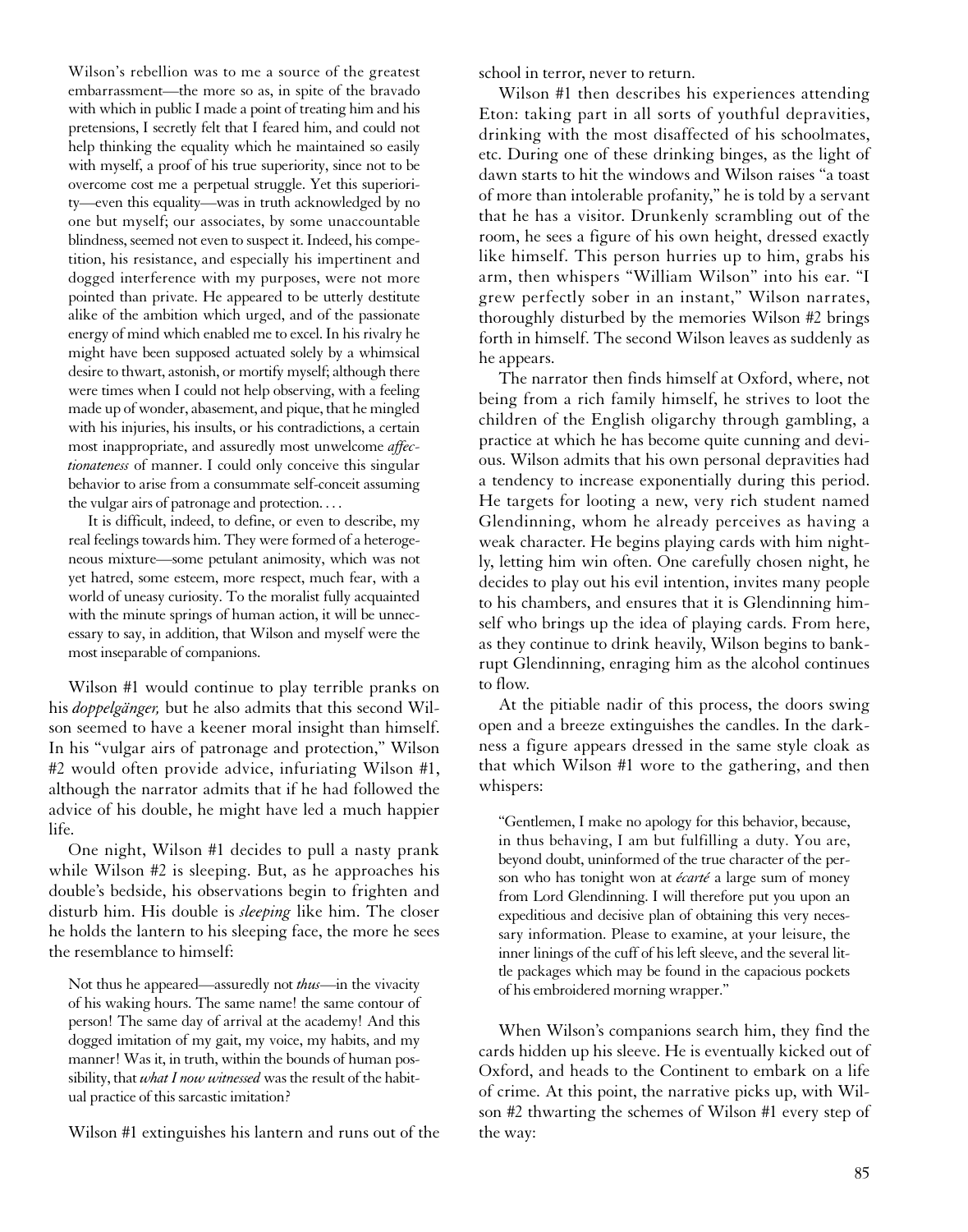

*illustration to "William Wilson," by Alan Yue*

*I fled in vain.* My evil destiny pursued me as if in exultation, and proved, indeed, that the exercise of its mysterious dominion had as yet only begun. Scarcely had I set foot in Paris ere I had fresh evidence of the detestable interest taken by this Wilson in my concerns. Years flew, while I experienced no relief. Villain!—at Rome, with how untimely, yet with how spectral an officiousness, stepped he in between me and my ambition! At Vienna, too, at Berlin, and at Moscow! Where, in truth, had I not bitter cause to curse him within my heart? From his inscrutable tyranny did I at length flee, panic-stricken, as from a pestilence; and to the very ends of the earth *I fled in vain.*

And again, and again, in secret communion with my own spirit, would I demand the questions "Who is he? whence came he?—and what are his objects?" But no answer was there found. And now I scrutinized, with a minute scrutiny, the forms, and the methods, and the leading traits of his impertinent supervision. But even here there was very little upon which to base a conjecture. It was noticeable, indeed, that, in no one of the multiplied instances in which he had of late crossed my path, had he so crossed it except to frustrate those schemes, or to disturb those actions, which, fully carried out, might have resulted in bitter mischief. Poor justification this, in truth, for an authority so imperiously assumed! Poor indemnity for natural rights of self-agency so pertinaciously, so insultingly denied!

While in Milan, the narrator attends a decadent masked ball given by a rich duke. Wilson admits that by this point he had routinely given himself up completely to wine, and had the goal at this gathering to seduce his

host's wife. Before the party, she had told him what costume she would be wearing. He spots her from across the room and creeps toward her with a lustful look in his eye. Suddenly, a hand seizes him by the shoulders. He turns around and sees a man of his height, dressed in the exact same executioner's costume with black hood.

Enraged, Wilson grabs his double and flings him into a nearby room. He had earlier resolved to do something horrific to Wilson #2, if he ever saw him again. They draw their swords. The drunken Wilson #1 stabs Wilson #2 repeatedly, with an indescribable fury. Amidst the commotion, someone tries to enter the room. Wilson prevents the intrusion, turns back around, and observes:

At this instant some person tried the latch of the door. I hastened to prevent an intrusion, and then immediately returned to my dying antagonist. But what human language can adequately portray *that* astonishment, *that* horror which possessed me at the spectacle then presented to view. The brief moment in which I averted my eyes had been sufficient to produce, apparently, a material change in the arrangements at the upper or farther end of the room. A large mirror, it appeared to me, now stood where none had been perceptible before; and, as I stepped up to it in extremity of terror, mine own image, but with features all pale and dabbled in blood, advanced, with a feeble and tottering gait, to meet me.

Thus it appeared, I say, but was not. It was my antagonist—it was Wilson, who then stood before me in the agonies of his dissolution. Not a line in all the marked and singular lineaments of that face which was not, even identical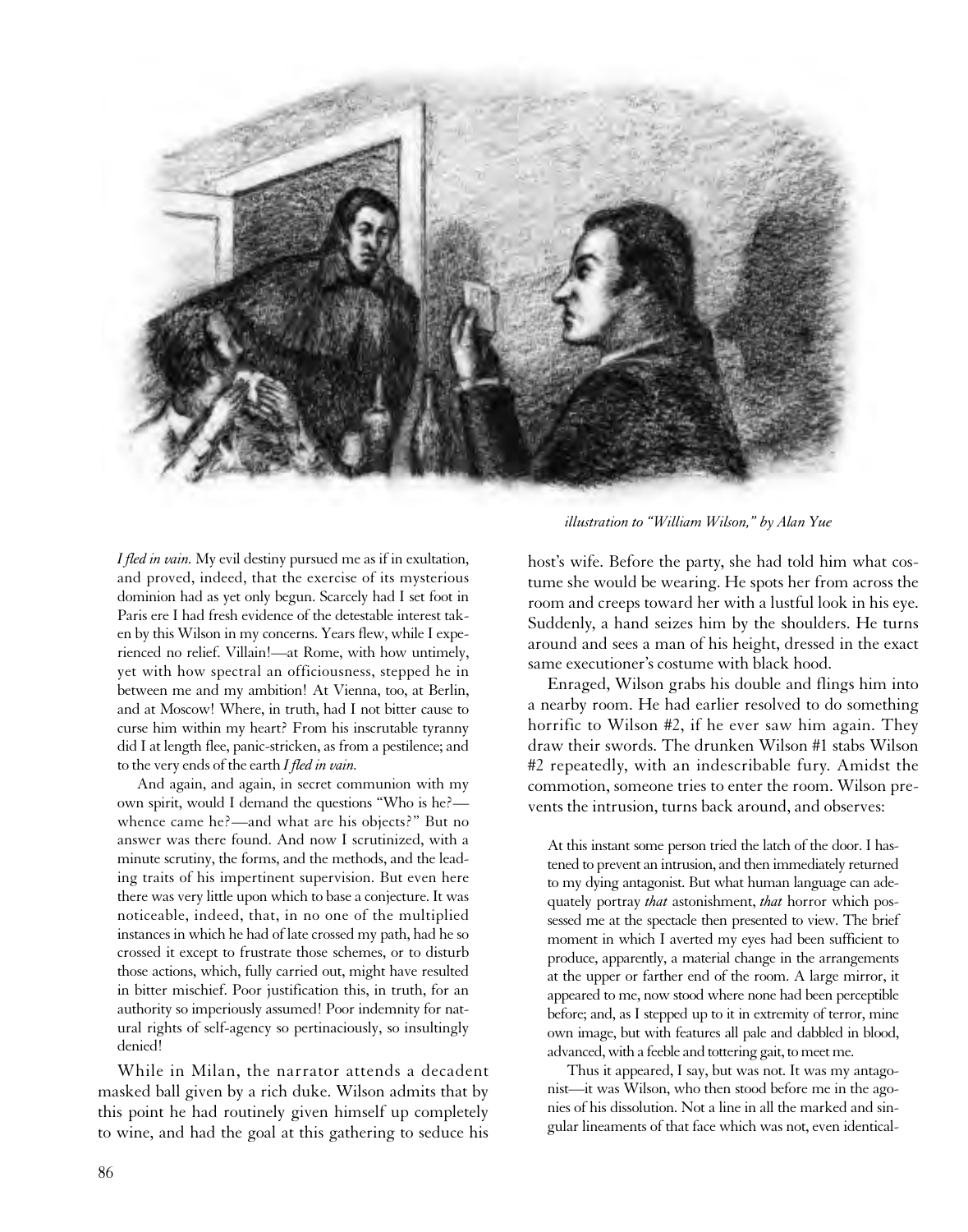ly, mine own! His mask and cloak lay where he had thrown them, upon the floor.

It was Wilson, but he spoke no longer in a whisper, and I could have fancied that I myself was speaking while he said—

*"You have conquered, and I yield. Yet, henceforward art thou also dead—dead to the world and its hopes. In me didst thou exist—and, in my death, see by this image, which is thine own, how utterly thou hast murdered thyself."*

Wilson #1 and Wilson #2 turn out to be one man, as some of you may have guessed. It is worth noting how dramatic Wilson's disconnect from his conscience is. Here, the force assumed to be external, Wilson's conscience, compels him toward good; he has in fact created for himself an imaginary figure who represents the good impulses within himself. Wilson #2, being on the outside, thus absolves Wilson #1 from taking any responsibility for his actions. His inability to conceptualize the idea that he may be both Wilsons is the root of his madness, and is what makes the story a tragedy. Ultimately, Wilson's suicide, or self-murder, occurs as the outcome toward the greatest good, because Wilson is incapable of transforming himself. It is Wilson's refusal to break free of his horrific axioms and make a conceptual leap concerning his identity, which inspires Nemesis to act.4

#### 'The Imp of the Perverse'

In "The Imp of the Perverse," the narrator calls the Nemesis principle by a misnomer: perverseness. He defines perverseness as an unconscious, irrational force that compels a man to destroy himself.

Consider the following axiom:

If we cannot comprehend God in his visible works, how then in his conceivable thoughts, that call the works into being? If we cannot understand him in his objective creatures, how then in his substantive moods and phases of creation?

Right at the beginning of this story, Poe reveals to us the flaws in the narrator's thinking, setting the conditions for an astute mind (one which has perhaps studied Kepler and Gauss) to discover the false axioms that govern what follows. The narrator, in the quote, is denying the existence of intention, and higher intentions governing seemingly contradictory human behavior, i.e., physical phenomena. Working from the ground up, he then tries to define what he calls perverseness by the nasty logic of induction:

Induction, *a posteriori,* would have brought phrenology to admit, as an innate and primitive principle of human action, a paradoxical something, which we may call *perverseness,* for want of a more characteristic term. In the

sense I intend, it is, in fact, a *mobile* without motive, a motive not *motivirt* [motivated]. Through its promptings we act without comprehensible object; or, if this shall be understood as a contradiction in terms, we may so far modify the proposition as to say, that through its promptings we act, for the reason that we should *not.* In theory, no reason can be more unreasonable, but, in fact, there is none more strong. With certain minds, under certain conditions, it becomes absolutely irresistible. I am not more certain that I breathe, than that the assurance of the wrong or error of any action is often the one unconquerable *force* which impels us, and alone impels us to its prosecution. Nor will this overwhelming tendency to do wrong for the wrong's sake, admit of analysis, or resolution into ulterior elements. It is a radical, a primitive impulse—elementary.

From this "pro-Ptolemy/anti-Kepler" standpoint, the narrator then presents a few examples of the perverse, one of which is notable, and could very well confuse modern readers into reinforcing the deeply planted notion that Poe is a melancholic, existentialist whateverist:

We stand upon the brink of a precipice. We peer into the abyss—we grow sick and dizzy. Our first impulse is to shrink from the danger. Unaccountably we remain. By slow degrees our sickness and dizziness and horror become merged in a cloud of unnameable feeling. By gradations, still more imperceptible, this cloud assumes shape, as did the vapor from the bottle out of which arose the genius [genie] in the Arabian Nights. But out of this our cloud upon the precipice's edge, there grows into palpability, a shape, far more terrible than any genius or any demon of a tale, and yet it is but a thought, although a fearful one, and one which chills the very marrow of our bones with the fierceness of the delight of its horror. It is merely the idea of what would be our sensations during the sweeping precipitancy of a fall from such a height. And this fall—this rushing annihilation—for the very reason that it involves that one most ghastly and loathsome of all the most ghastly and loathsome images of death and suffering which have ever presented themselves to our imagination—for this very cause do we now the most vividly desire it. And because our reason violently deters us from the brink, *therefore* do we the most impetuously approach it. There is no passion in nature so demoniacally impatient, as that of him who, shuddering upon the edge of a precipice, thus meditates a Plunge. To indulge, for a moment, in any attempt at *thought,* is to be inevitably lost; for reflection but urges us to forbear, and *therefore* it is, I say, that we *cannot.* If there be no friendly arm to check us, or if we fail in a sudden effort to prostrate ourselves backward from the abyss, we plunge, and are destroyed.

At this point, the unastute reader may be fooled into thinking that perverseness exists as the idea is being conveyed by the narrator. It may seem quite plausible. If you think this, you've fallen into Poe's cleverly woven trap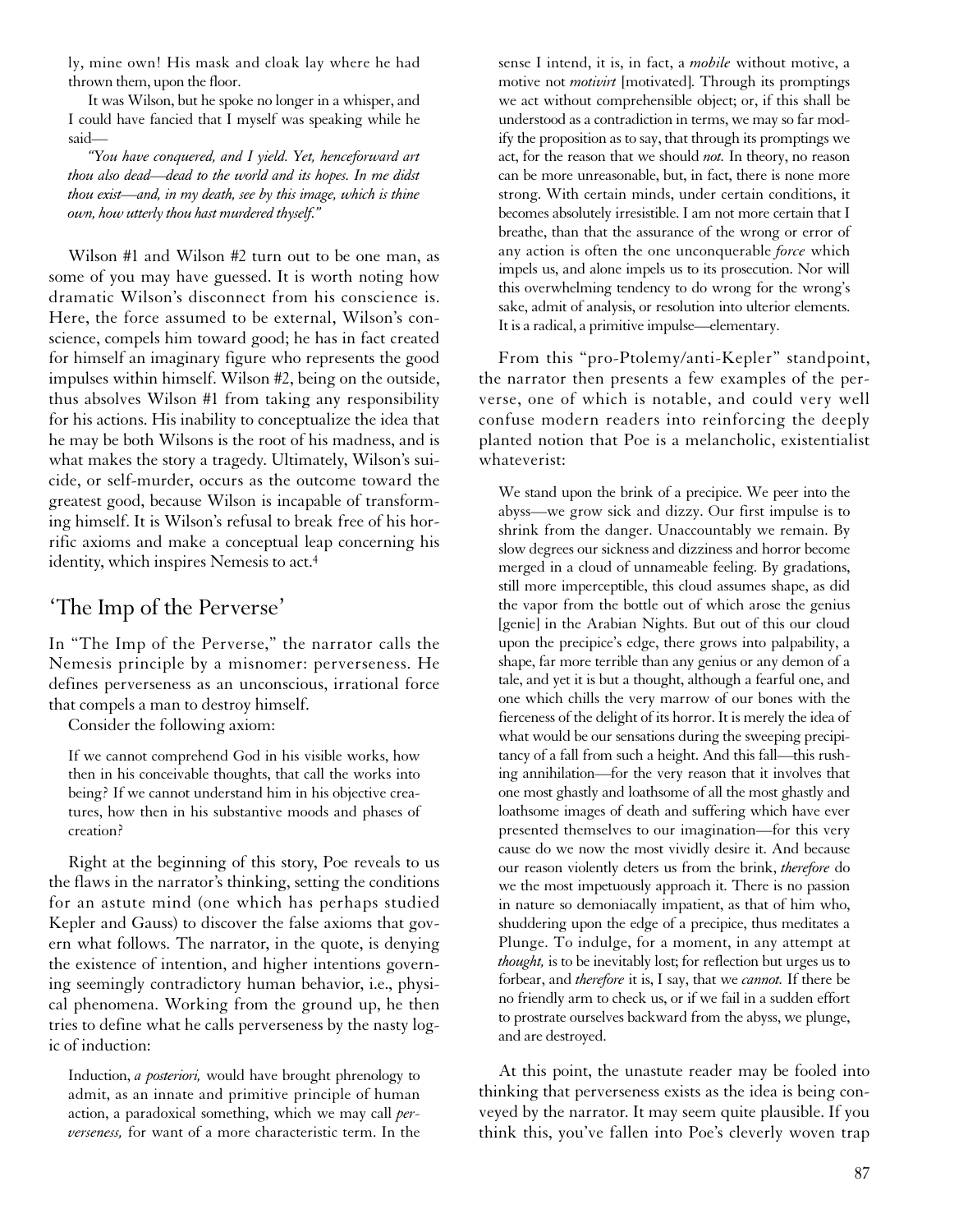(though at this point we know nothing of the narrator's situation)! The story shifts gears as the narrator describes his predicament:

I have said thus much, that in some measure I may answer your question—that I may explain to you why I am here that I may assign to you something that shall have at least the faint aspect of a cause for my wearing these fetters, and for my tenanting this cell of the condemned. Had I not been thus prolix, you might either have misunderstood me altogether, or, with the rabble, have fancied me mad. As it is, you will easily perceive that I am one of the many uncounted victims of the Imp of the Perverse.

The narrator (who strangely sees himself as a victim) committed what he thought was the perfect murder, killing an old man with an untraceable poison candle, and then inheriting his estate and living in luxury. The verdict of the police was "Death by the visitation of God." The narrator, extremely satisfied with himself, revels in the perfection of his crime and the "absolute security" he feels about the fact that he will never be caught.

But, on occasion, a "haunting and harassing thought" crossed his mind, one that annoyed him as if he had a song stuck in his head. He often caught himself saying under his breath "I am safe—I am safe."

In one instance, while walking down the street, this feeling strikes him like a thunderbolt, with renewed vigor. He finds himself saying the words "I am safe—I am safe—yes, if I do not prove fool enough to make open confession." This thought will be the beginning of his downfall, for it becomes an obsession, which then transforms him to act upon it!

At first, I made strong effort to shake off this nightmare of the soul. I whistled—I laughed aloud—I walked vigorously—faster and still faster. At length I saw—or fancied that I saw—a vast and formless shadow that seemed to dog my footsteps, approaching me from behind, with a cat-like and stealthy pace. It was then that I ran. I felt a wild desire to shriek aloud. Every succeeding wave of thought overwhelmed me with new terror, for alas! I understood too well that to *think,* in my condition, was to be undone. I still quickened my steps. I bounded like a madman through the crowded thoroughfares. But now, the populace took alarm, and pursued. Then—then I felt the consummation of my fate. Could I have torn out my tongue, I would have done it—but a rough voice from some member of the crowd now resounded in my ears, and a rougher grasp seized me by the arm. I turned—I gasped for breath. For a moment, I experienced all the pangs of suffocation; I became blind, and deaf, and giddy; and at this instant, it was no mortal hand, I knew, that struck me with a broad and massive

palm upon the back. At that blow the long-imprisoned secret burst forth from my soul.

So, as a consequence of his confession, the narrator is sentenced to death. This is a beautiful example of Poe's sense of humor. The story is dense with ironies: The very principles the narrator denies, labeling them an irrational impulse toward perverseness, act as the force leading to his self-destruction. Once again, as in "The Tell-Tale Heart" and "William Wilson," the narrator is blinded by his axioms, and so cannot recognize the higher ordering acting upon him. The guy just simply confesses! We've all heard stories about people who commit crimes, and then out of guilt turn themselves in. Usually these people recognize why they did so. This narrator cannot recognize the guilt within himself, nor does he recognize that he has the potential for the good. Such is the consequence Poe illustrates repeatedly in his stories, of refusing to break out of one's axiomatic assumptions.

In each of these examples, the narrator externalizes the force within himself that is compelling him to his own destruction—whether that force appears as a heartbeat, an imaginary *doppelgänger,* or an evil little imp whacking the unsuspecting on the back, so that the guilty spew forth their secrets. A force, conjured by the Erinyes, acts upon the narrator of each story, even though each refuses to acknowledge the possibility of its existence, or its existence within themselves. It is their failure to break free of their axiomatic assumptions that destroys them, and prevents their salvation. The Nemesis principle, a higher ordering, is unseen, yet the idea is nonetheless conveyed by these ironies. Delivering such a thought object, and such a warning, is the purpose of these stories<sup>5</sup>

#### Immortality, or, How To Convince Nemesis To Stay Home

Reflect on all the silly movies you have watched that romanticize really sick individuals as "anti-heroes." Think of *A Clockwork Orange,* where director Stanley Kubrick invites you to revel in the depravities of his protagonist, while conditioning the mind to associate Beethoven's Ninth Symphony with violence and masturbation. There are many films like this: *The Good, The Bad, and The Ugly; Training Day; Henry, Portrait of a Serial Killer; Man Bites Dog;* etc. With most modern films, audiences walk out of the theater liking the villains more than the heroes (which also tells you something about our population). Why is it, then, that, if Poe were so pederastically melancholic, he never lets the bad guys win? Perhaps it is